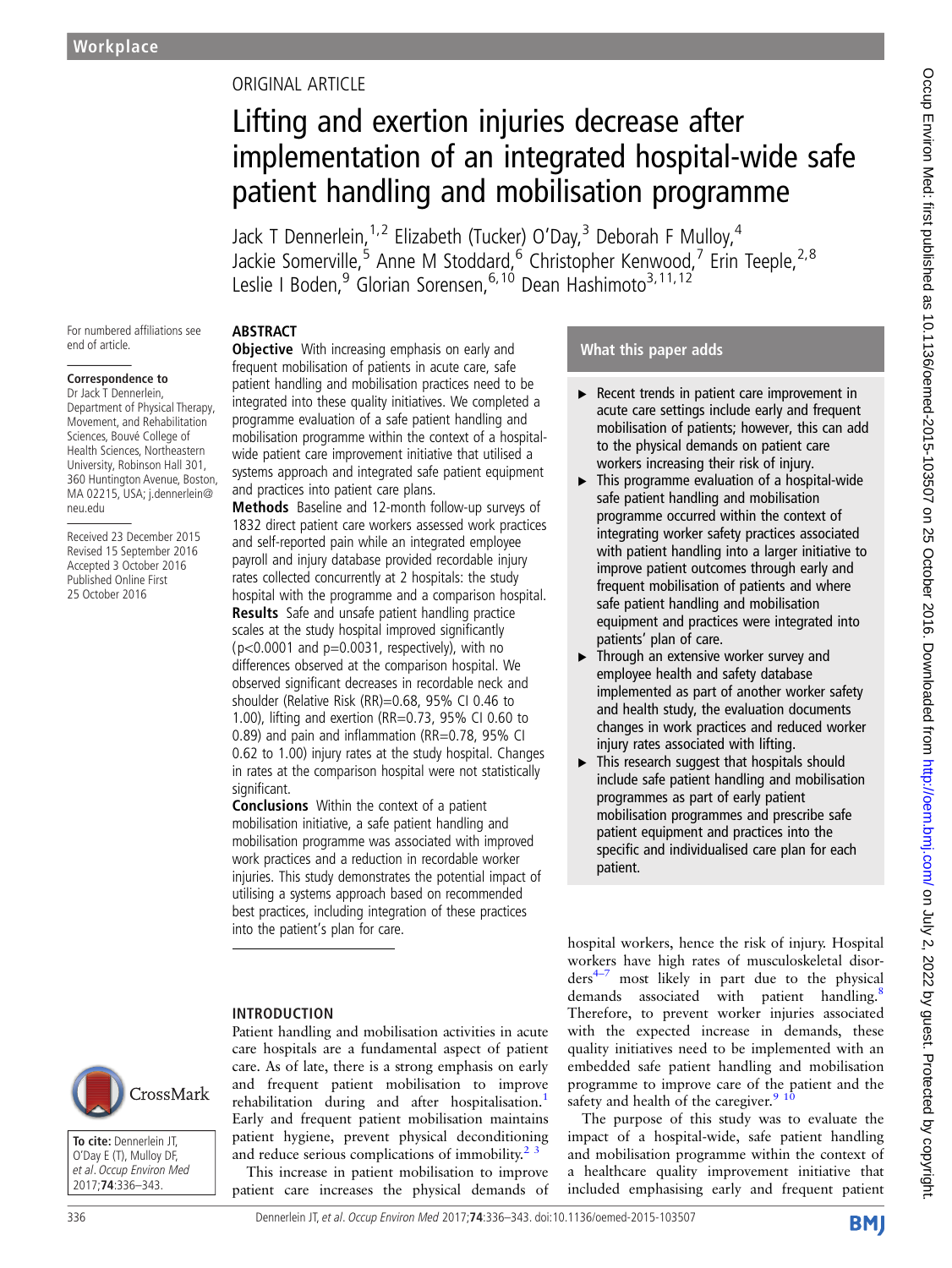mobilisation. Based on their experience, hospital leadership determined that the quality improvement initiative needed to include a comprehensive hospital-wide programme for safe patient handling and mobilisation. The programme design consisted of effective systems approaches described throughout the literature<sup>[11](#page-7-0)–14</sup> and that of our own experiences.<sup>15 16</sup> A unique element of the programme was embedding and integrating the use of safe patient handling and mobilisation equipment and practices into the patient care plan aimed at increasing the patient mobility and aligning the goals of the worker safety programme with the priority of workers to providing care to their patients.[17](#page-7-0)

The programme evaluations utilised data generated in the context of a two-hospital study of the health and safety of direct patient care workers that surveyed workers before and after the programme initiation $18$  and developed and maintained an integrated worker health and safety database.<sup>5</sup> <sup>19</sup> Through these worker surveys and the administrative database, the programme evaluation measured the impact on patient handling work practices, workers' self-reported musculoskeletal pain symptoms and recordable worker injury rates. Our hypotheses were that (1) patient mobilisation and ergonomic practices; (2) self-reported musculoskeletal pain prevalence and severity and (3) recordable musculoskeletal injuries among patient care staff would all improve between preimplementation and postimplementation of the programme.

## **METHODS**

This programme evaluation was completed in collaboration between Partners HealthCare and the Harvard T.H. Chan School of Public Health Center for Work, Health and Wellbeing. The implementation of a hospital-wide safe patient handling and mobilisation programme was initiated and supported by hospital leadership within a major academic hospital in the greater Boston metropolitan area. The data used for the programme evaluation were collected as part of another project conducted by the Center for Work, Health, and Wellbeing at two major academic hospitals, which included the study hospital with the safe patient handling and mobilisation programme (Hospital A). As a reference for secular trends, the other hospital (B) shared similar characteristics, such as the number of beds >500, types of inpatient units, diagnosis-related groups, case mix and payer mix providing a concurrent comparison.

Prior to the initiation of this study, both hospitals had limited success in improving safe patient handling and mobilisation practices[.15 18](#page-7-0) While the hospitals had invested in lifting devices and slings, only a few isolated areas within the hospitals were using the equipment consistently. Prior efforts did not involve hospital leadership and staff beyond a few advocates and the occupational health staff.

All surveys and their consent forms and protocols were reviewed and approved by the Harvard Chan School's Office of Human Research Administration.

## The safe patient handling and mobilisation programme

The goals for the hospital-wide programme were to provide staff strategies for safe mobilisation of patients to prevent associated worker injuries within an initiative to mobilise patients early and frequently. Programme leadership and coordination included a multidisciplinary oversight committee chaired by the Associate Chief Nurse of Quality and a collaborative coordination committee, including the Associate Chief, the occupational health ergonomist and the nursing business officer. Leadership support included participation of all inpatient nurse directors.

The committee developed a multicomponent programme that included key components identified by previous systematic reviews, including an organisational policy aimed at reducing injuries, the investment in equipment, broad-based training within the context of providing tools and risk assessments.<sup>13</sup> 20<sup>21</sup> In addition, the programme included building a hospital-wide infrastructure for maintaining and servicing equipment, providing clean slings, embedding the use of equipment and practices into the care plan for each patient, implementing a mentoring programme to sustain training efforts and dissemination of new information and utilising a strong communication programme with leaders, workers and clients all within the framework of increasing patient mobility.

The coordination committee conducted a top to bottom review of systems and equipment (needs assessment). This included a review of patient populations and mobilisation needs, existing lift and transfer equipment in place, stakeholders, existing documentation, patient hand-off procedures, training programmes and materials, and internal communication resources. Programme rollout began in September 2012 and ended with worker training that occurred between December 2012 and April 2013.

The hospital expanded its investment in ceiling lifts, slings, sit-to stand devices (eg, mechanical floor-based stand-assist lifts), thoracic walkers, stand aids (eg, Stain Aid), air-assisted lateral transfer devices (eg, HoverJack and HoverMatt) and several portable floor lift devices (eg, Total Lift and EZ lift). Specialised inpatient care areas and rooms, including postanaesthesia care units, emergency department computerized tomography (CT) suites and radiology units, were all equipped with ceiling lifts with the exception of antenatal and postpartum units. In the antenatal and postpartum units, portable/floor/total lifts and associated slings were available on each unit. Ceiling lifts had weight limits of 625 lbs (283 kg), which could be increased with the addition of a second motor and bariatric capacity sling. Bed repositioning slings had maximum limit of 1000 lbs (454 kg). The hospital did not invest in friction-reducing plastic liners, which would have countered the no boost policy in place.

The coordinating committee developed processes ensuring that all equipment was in working order and portable devices were stored on the units and readily available for use. Linen services were responsible for ensuring that an adequate supply of sling types and sizes were consistently available. A preventive maintenance plan for all equipment was established. On each unit, a 'who to call for what' handbook was developed to provide staff with equipment descriptions, weight capacities, repair and training information to ensure any patient care worker could initiate corrective action when necessary.

The programme emphasised a patient mobility needs assessment, which identified specific protocols and tools as part a patient's treatment. A plan of care document and fields in the electronic medical forms reflected a patient's functional mobility status and equipment needed. $22$  These plans and forms integrated the identified needs into care practices ensuring continuity of care among any patient care staff, especially during patient hand offs. The patient mobility needs assessment was based on the Egress Test.<sup>2</sup>

Programme training was provided to all nurses, nurse directors and patient care assistants. An external consultant provided an online introductory module, followed by group training and one-on-one coaching and mentoring at the bedside. Training emphasised completing the mobility assessment to identify equipment needed, documenting the patient's mobility status and communicating patient mobility status during hand-off, and when a patient interacted with additional direct care providers.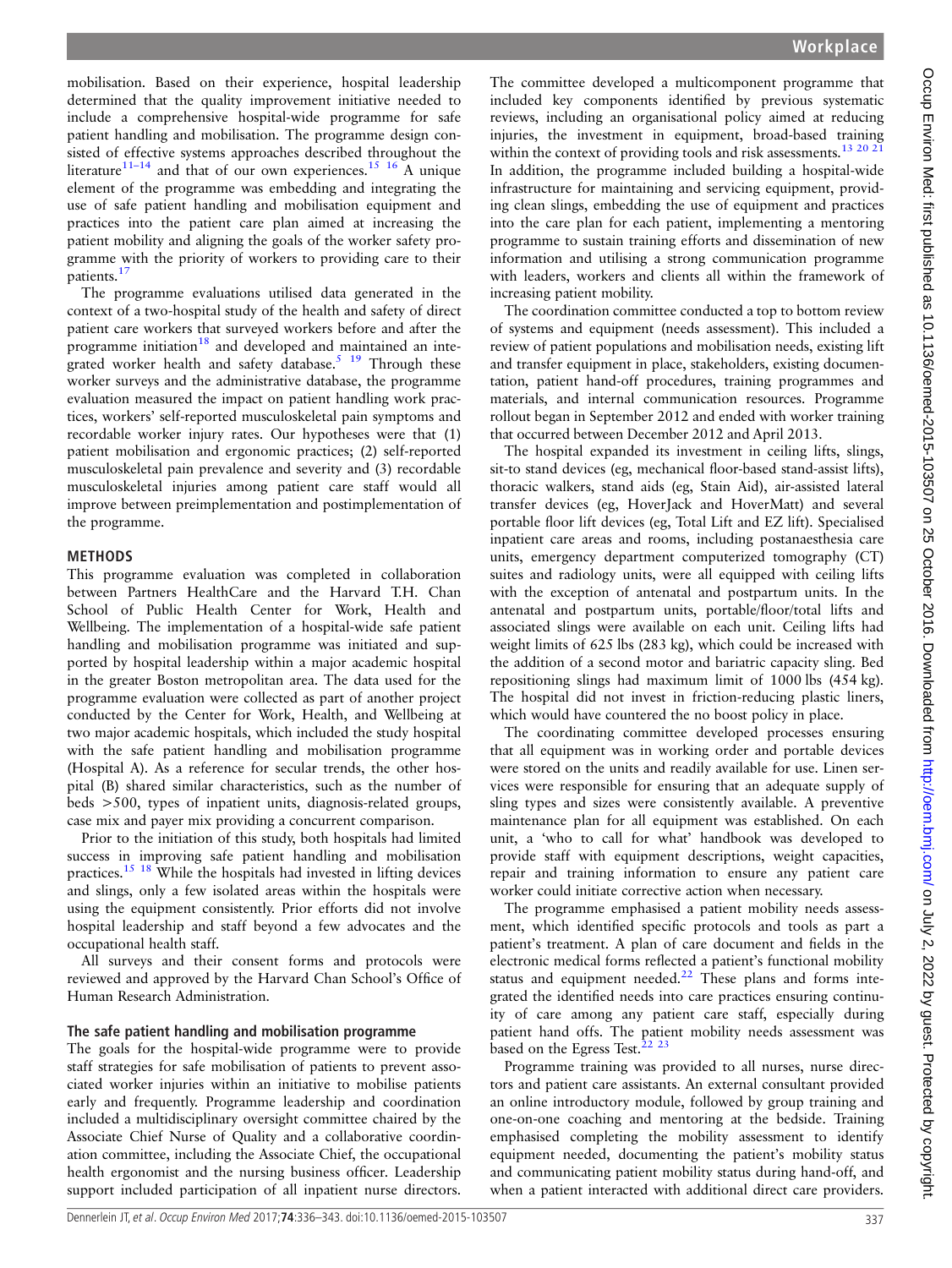Additional training resources included laminated instructional cards at the bedside, instructions placed on all portable equipment and a 'decision guide'. New employees were (and continue to be) oriented by 'unit champions' in a simulation laboratory. The hospital back-filled employees so staff could attend training during work hours. Identified unit champions received additional training to support their roles as 'go to resources'.

The hospital implemented an internal marketing campaign to ensure programme visibility, including emails, an internal newsletter, recognition awards, rolling messages posted to TV monitors and presentations on programme progress to key committees within the hospital. The team also developed patient education materials for patients, family members and visitors that communicated programme goals and benefits.

#### Programme evaluation

The programme evaluation compared pre–postimplementation data from worker survey's collected at both hospitals before worker training (September 2012–January 2013) and afterwards (March–June 2014).

#### Sample

Eligible workers were employed during 2012, who worked in patient care units under the direction of a nurse manager, worked >20 hours per week (>0.5 full-time equivalent) in Patient Care Services, and had direct patient care responsibilities. These included registered nurses, licensed practical nurses, clinical nurse specialists and patient care assistants. Workers assigned to environmental services and physical medicine staff (eg, physical therapy, occupational therapy) as well as postanaesthesia care, and the nursing float pool were not included.

#### Worker survey data collection

For Hospital A, we invited a random sample of 33% of eligible workers (866) to complete our online survey. For Hospital B, we also invited a random sample of 33% (785) of all eligible workers except for workers in 8 units where we invited all (482). The 8 units were part of a proof-of-concept trial described previously.[18](#page-7-0) The survey informed participants that by completing the survey, they indicated consent.

#### Measures

Both surveys assessed work-place practices and worker selfreported pain. The assessment of safe patient handling practices contained three subscales: safe handling practices (2 questions), unsafe handling practices (3 questions) and patient repositioning  $(4 \text{ questions})$ .<sup>[15](#page-7-0)</sup> The two safe patient practice questions asked how often workers used a (1) lifting device when a patient needed to be moved, and (2) sling or device to boost a patient in bed. The three unsafe patient handling practice questions asked how often workers (1) transferred patients who could not bear weight without the use of equipment but with the help of a coworker; (2) transferred patients who could not bear weight without the use of equipment or the help of a coworker; and (3) transferred patients who were combative patients. For these items, responses ranged from 'never (scored a 1)' to 'always (scored a 5)' and the scores for the two subscales were the average of the responses. The four patient repositioning questions asked how often workers: (1) made the bed with a patient in it; (2) repositioned a patient in a geriatric chair, wheelchair or regular chair; (3) transferred a patient from chair to bed or bed to chair; and (4) transferred a patient from chair to toilet or from toilet to chair. The responses were never, 1–5 times, 6–10 times in a shift or 10+ times in a shift. The responses were

converted to a number, 0, 3, 8 and 13, respectively. We summed these numbers for the three items to get the number of times worker had to reposition or transfer patient in a typical shift.

Both surveys assessed unit level safe patient handling practices and worker self-efficacy related to using safe patient handling equipment.<sup>[15](#page-7-0)</sup> The unit practices asked workers to indicate their agreement with statements about if they use patient lifting devices on their home unit whenever we need to move a patient, if nursing staff think that patient lifting devices are timeconsuming to use, and if Nursing staff will respond quickly if someone asks for help. The responses ranged from strongly disagree (scored a 1) to strongly agree (scored a 5). The three selfefficacy questions asked workers how confident were they that they have the skills to use patient lifting devices without asking for help, they can make the time to use patient lifting devices and they can find patient lifting devices when needed. The responses ranged from 'not confident at all' (scored a 1) to 'completely confident' (scored a 5). Additionally, we assessed ergonomic practices and safety practices measures.<sup>[7](#page-7-0)</sup>

Both surveys assessed self-reported pain in the past 3 months and pain severity in the past week.<sup>7</sup> <sup>18</sup> For the past 3 months, any pain and pain in specific body regions was assessed using a modified question from the Pro-Care Survey (NordicQ).<sup>[24](#page-7-0)</sup> We also asked, "In general how much did this pain interfere with your normal work?" and assigned a positive value with responses of moderately, quite a bit or extremely. The surveys assessed musculoskeletal pain severity using an adapted Disabilities of the Arm, Shoulder, and Hand (DASH) question-naire<sup>[25](#page-7-0)</sup> based on pain location (ie, in the low back; arm, shoulder or hand pain; tingling in their arm, shoulder or hand; pain in their legs or knees; and pain in their feet); responses were on a five-point scale from '0=none' to '4=extreme' and summed to provide a measure of pain severity during the past week.

To track training, the follow-up survey also asked about the type of safe patient handling and mobilisation training each worker received in the past 12 months. The responses included online courses, hands-on training, equipment manufacturing training and one-on-one training by a coworker or by the contractor/consultant.

## Administrative database

The programme evaluation also compared recordable injury rates for two periods: the 12 months preceding the programme initiation (September 2011–August 2012) and the 12 months after (April 2013–March 2014) the worker training was completed. We used an integrated administrative database<sup>[5](#page-7-0)</sup> formed from three systems: a human resources database; the staffing database, which included worked shifts for all workers; and the occupational health services database. Human resources and staffing databases restricted the study cohort to nurses and patient care assistants in the eligible patient care services units. The occupational health services database contains all reported incidents and injuries for all employees. Injury descriptors included employee identifier, date of injury, body parts affected, nature of injury and cause of injury. These administrative data were not matched to the survey data. We calculated working hours by summing actual hours worked at a unit based on data from the staffing database. We converted these to full-time equivalents (FTE=2000 hours).

In addition, linen services in Hospital A tracked weekly sling usage and reported these data to the coordination committee.

## Statistical analysis

Summary statistics were calculated for all survey outcomes and respondent demographics separately for the two hospitals. To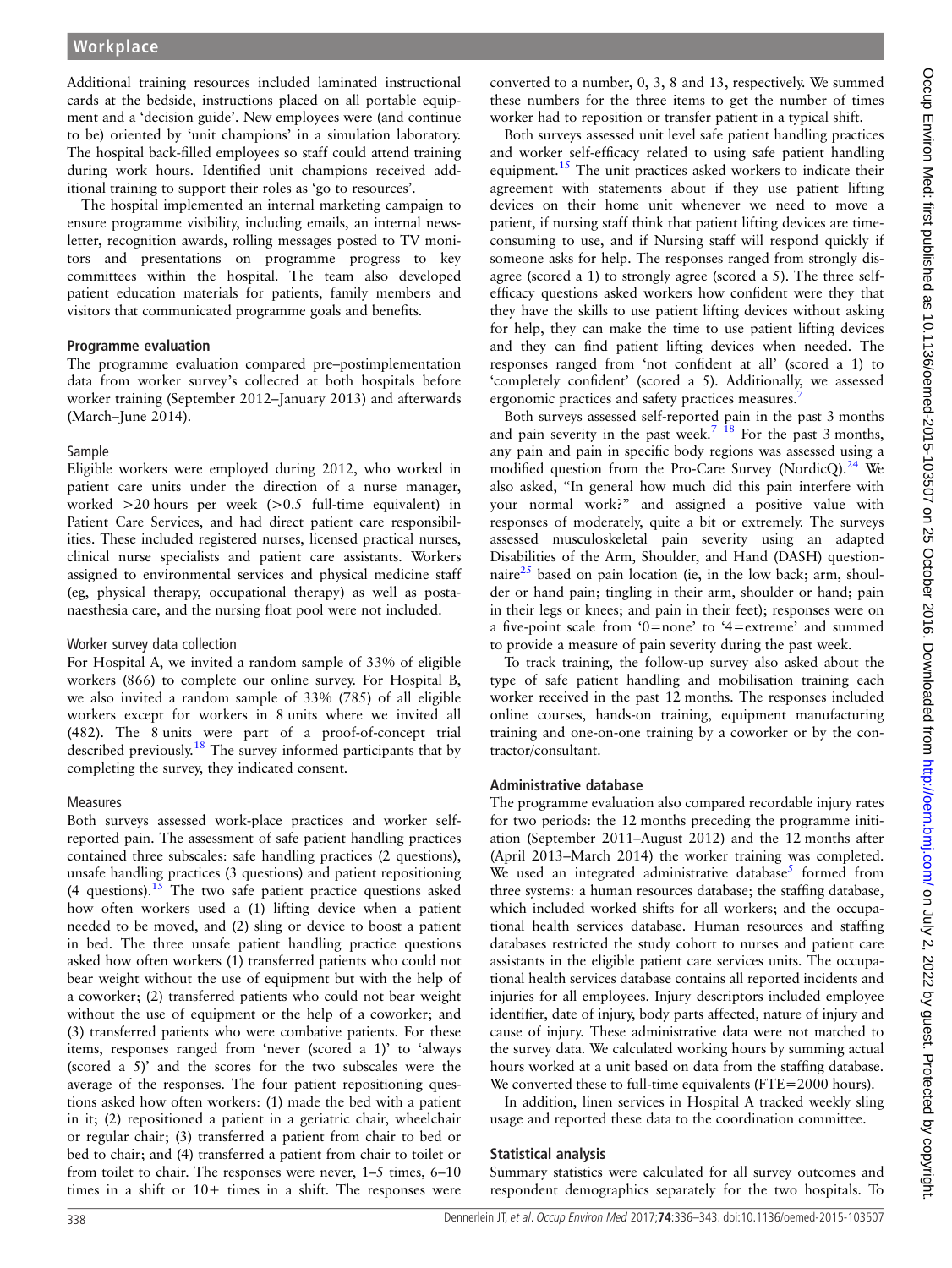<span id="page-3-0"></span>account for the differential sampling fractions for Hospital B, summary statistics were computed using sampling weights within the SURVEYMEANS and SURVEYFREQ procedures of SAS.

To test the first hypothesis that work practices improved, we used analysis of covariance (ANCOVA) models with the survey scale as the dependent variable and time of survey (baseline/ follow-up) as the independent variable. An employee study ID number was included in the models as a random effect to control for subject-specific variation of participants who answered both surveys. To test the second hypothesis regarding pain, we used a generalised linear mixed model, with the pain outcomes as the dependent variable and time of survey as the independent variable and controlling for random employee effect.

To test the third hypothesis concerning injury rates, we first estimated recordable injury counts and Poisson injury rates per 100 FTEs in the pre and postperiods. Additionally, in order to compare rates over time, post-to-pre programme rate ratios, 95% CIs and type III p values were calculated using the Poisson regression with the individual worker as the unit of analysis. We also examined rates and ratios for subsets of injuries with various characteristics such as injuries with and without days away, specific body parts of interest (back and the neck or shoulder), causes of injury (lift/exertion) and nature of injury (pain or inflammation, contusion or bruise, and sprain or strains).

These analyses were completed separately for each of the two hospitals. All analyses were carried out using SAS Statistical software, V.9.3 (SAS Institute, Cary, North Carolina, USA).

#### RESULTS

Of the 866 workers invited to complete the surveys at Hospital A, 580 completed the preprogramme survey in 2012 and 499 completed the postprogramme survey in 2014 with 424 completing both. Of the 1267 workers invited to complete the surveys at Hospital B, 1011 completed the baseline survey in 2012 and 971 completed the follow-up in 2014 with 785 completing both. The sampled workers at baseline were primarily staff nurses, worked more than 30 hours per week, white, female and attended college (table 1). At follow-up, workers at the Hospital A reported higher participation in hands-on and one-on-one safe patient handling training as well as more policies that required the use of lifting devices than at Hospital B ([table 2\)](#page-4-0). Linen services at the Hospital A reported an increase in the number of laundered slings from 323 per week in 2012 to 498 per week in 2014.

Scores for safe patient handling and mobilisation practices improved significantly at follow-up for Hospital A [\(table 3](#page-5-0)). The safe patient handling scale increased while the unsafe patient handling scale and the patient repositioning scale both decreased. Scores for ergonomic practices also increased. Safety practices, unit level safe patient handling practices and worker efficacy scales remained unchanged. For Hospital B, all work practices scores remained unchanged during the same period except for safety practices and worker efficacy, both of which became worse [\(table 4\)](#page-5-0).

There were no statistically significant differences in the percentage of respondents who reported pain during the past 3 months and moderate pain severity in the past week between baseline and follow-up for both hospitals.

The number of recordable injuries across all patient care units in Hospital A declined for the 12-month period postprogramme compared with the 12-month period prior [\(table 5](#page-6-0)). This decrease was evident for recordable injuries associated with

|                                        | <b>Baseline comparison</b>                                          |                                                          |  |  |  |  |
|----------------------------------------|---------------------------------------------------------------------|----------------------------------------------------------|--|--|--|--|
| <b>Bivariates</b>                      | Study hospital (A) Comparison<br>$(N=580)$<br>% (N) or<br>mean (SE) | hospital (B)*<br>Weighted (N=1011)<br>% (N) or mean (SE) |  |  |  |  |
| Gender                                 |                                                                     |                                                          |  |  |  |  |
| Male                                   | $6.5\%$ (37)                                                        | $8.6\%$ (189)                                            |  |  |  |  |
| Female                                 | 93.5% (528)                                                         | 91.4% (2016)                                             |  |  |  |  |
| Age                                    | 42.7 $(\pm 0.49)$                                                   | 40.6 $(\pm 0.43)$                                        |  |  |  |  |
| Occupation                             |                                                                     |                                                          |  |  |  |  |
| Staff nurse                            | 81.3% (470)                                                         | 85.2% (1890)                                             |  |  |  |  |
| Patient care associate                 | $16.6\%$ (96)                                                       | 10.5% (233)                                              |  |  |  |  |
| Clinical nurse specialist              | $2.1\%$ (12)                                                        | $2.7\%$ (61)                                             |  |  |  |  |
| Other                                  | $0.0\%$ (0)                                                         | $1.5\%$ (33)                                             |  |  |  |  |
| Hours worked (hours)                   |                                                                     |                                                          |  |  |  |  |
| $30$                                   | 21.6% (125)                                                         | 20.5% (456)                                              |  |  |  |  |
| $30 - 34$                              | $12.6\%$ (73)                                                       | $9.0\%$ (200)                                            |  |  |  |  |
| $35 - 39$                              | 42.3% (245)                                                         | 38.0% (842)                                              |  |  |  |  |
| $40 - 44$                              | 21.9% (127)                                                         | 29.0% (643)                                              |  |  |  |  |
| Over 44                                | $1.6\%$ (9)                                                         | $3.5\%$ (77)                                             |  |  |  |  |
| <b>Typical shift</b>                   |                                                                     |                                                          |  |  |  |  |
| Day                                    | 35.5% (205)                                                         | 22.0% (487)                                              |  |  |  |  |
| Evening                                | $7.1\%$ (41)                                                        | 5.8% (128)                                               |  |  |  |  |
| Night                                  | 31.5% (182)                                                         | 21.0% (466)                                              |  |  |  |  |
| Other                                  | 26.0% (150)                                                         | 51.2% (1135)                                             |  |  |  |  |
| Race/ethnicity                         |                                                                     |                                                          |  |  |  |  |
| Hispanic                               | $5.8\%$ (33)                                                        | $3.2\%$ (71)                                             |  |  |  |  |
| White                                  | 75.7% (431)                                                         | 82.1% (1814)                                             |  |  |  |  |
| <b>Black</b>                           | 12.8% (73)                                                          | $6.6\%$ (146)                                            |  |  |  |  |
| Mixed race/other                       | $5.6\%$ (32)                                                        | $8.1\%$ (178)                                            |  |  |  |  |
| Education                              |                                                                     |                                                          |  |  |  |  |
| Grade 12/GED or less                   | $4.6\%$ (26)                                                        | $1.4\%$ (31)                                             |  |  |  |  |
| 1-3 years of college or tech<br>school | 21.9% (124)                                                         | 15.8% (345)                                              |  |  |  |  |
| 4-year college degree (graduated)      | 55.2% (312)                                                         | 65.1% (1423)                                             |  |  |  |  |
| Any graduate school                    | 18.2% (103)                                                         | 17.7% (388)                                              |  |  |  |  |
| Pain outcomes                          |                                                                     |                                                          |  |  |  |  |
| Any pain                               |                                                                     |                                                          |  |  |  |  |
| No                                     | 20.3% (116)                                                         | 21.1% (462)                                              |  |  |  |  |
| Yes                                    | 79.7% (456)                                                         | 78.9% (1722)                                             |  |  |  |  |
| Work interference                      |                                                                     |                                                          |  |  |  |  |
| No                                     | 69.8% (399)                                                         | 73.7% (1603)                                             |  |  |  |  |
| Yes                                    | 30.2% (173)                                                         | 26.3% (572)                                              |  |  |  |  |
| Pain severity scale                    | $2.8 \ (\pm 0.12)$                                                  | $2.5 \ (\pm 0.08)$                                       |  |  |  |  |
| Pain severity scale >3                 |                                                                     |                                                          |  |  |  |  |
| No<br>Yes                              | 54.8% (308)<br>45.2% (254)                                          | 59.4% (1308)                                             |  |  |  |  |
| Patient handling practices             |                                                                     | 40.6% (895)                                              |  |  |  |  |
| $SPH (1-5)$                            | 2.3 $(\pm 0.04)$                                                    | 2.4 $(\pm 0.04)$                                         |  |  |  |  |
| Unsafe patient handling scale (1-5)    | 2.1 ( $\pm 0.03$ )                                                  | 2.2 $(\pm 0.02)$                                         |  |  |  |  |
| Patient repositioning (lifts/shift)    | 12.2 $(\pm 0.38)$                                                   | 12.7 $(\pm 0.34)$                                        |  |  |  |  |
| SPH norms and efficacy                 |                                                                     |                                                          |  |  |  |  |
| Work-unit SPH norms (1-5+)             | 3.4 $(\pm 0.03)$                                                    | 3.4 $(\pm 0.02)$                                         |  |  |  |  |
| Self-efficacy SPH device use (1-5+)    | 3.5 $(\pm 0.05)$                                                    | 3.6 $(\pm 0.04)$                                         |  |  |  |  |
| Other work practices                   |                                                                     |                                                          |  |  |  |  |
| Safety practices (5Q) scale            | 3.6 $(\pm 0.03)$                                                    | 3.9 $(\pm 0.03)$                                         |  |  |  |  |
| Ergonomics practices (6Q) scale        | 3.0 $(\pm 0.04)$                                                    | 3.1 $(\pm 0.03)$                                         |  |  |  |  |
| Unit category                          |                                                                     |                                                          |  |  |  |  |
| ER                                     | $5.0\%$ (29)                                                        | $8.2\%$ (182)                                            |  |  |  |  |
| OR                                     | $8.3\%$ (48)                                                        | 11.6% (257)                                              |  |  |  |  |
|                                        |                                                                     | Continued                                                |  |  |  |  |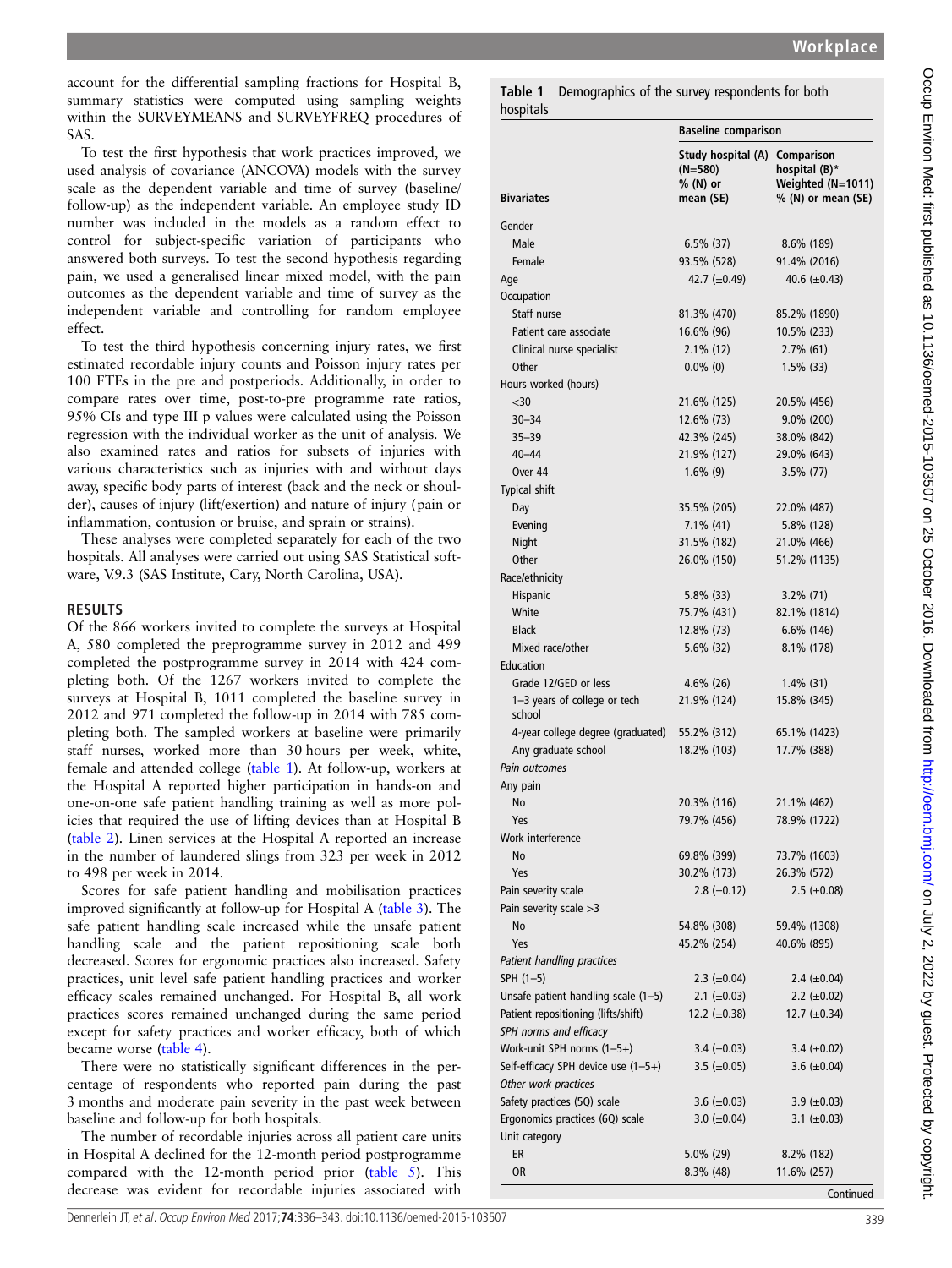## <span id="page-4-0"></span>Table 1 Continued

|                             | <b>Baseline comparison</b>                                          |                                                            |  |  |  |  |
|-----------------------------|---------------------------------------------------------------------|------------------------------------------------------------|--|--|--|--|
| <b>Bivariates</b>           | Study hospital (A) Comparison<br>$(N=580)$<br>% (N) or<br>mean (SE) | hospital (B)*<br>Weighted $(N=1011)$<br>% (N) or mean (SE) |  |  |  |  |
| Adult medicine/surgery      | 35.9% (208)                                                         | 40.9% (909)                                                |  |  |  |  |
| Adult ICU                   | 16.7% (97)                                                          | 14.5% (323)                                                |  |  |  |  |
| Stepdown                    | $9.5\%$ (55)                                                        | $1.9\%$ (42)                                               |  |  |  |  |
| Paediatric medicine/surgery | $0.0\%$ (0)                                                         | $3.2\%$ (72)                                               |  |  |  |  |
| Paediatric ICU/NICU         | $5.9\%$ (34)                                                        | 4.0% (89)                                                  |  |  |  |  |
| Psychiatry                  | $0.0\%$ (0)                                                         | $2.8\%$ (63)                                               |  |  |  |  |
| OB-postpartum               | $10.9\%$ (63)                                                       | 7.8% (174)                                                 |  |  |  |  |
| Float pool                  | $6.7\%$ (39)                                                        | $2.6\%$ (57)                                               |  |  |  |  |
| Orthopaedics                | $1.2\%$ (7)                                                         | $2.4\%$ (54)                                               |  |  |  |  |

\*Sampling weights were applied to comparison Hospital B workers based on

oversampling of eight study units discussed in Sorensen et al.<sup>[18](#page-7-0)</sup> ER, emergency room; GED, general education development; ICU, intensive care unit;

NICU, neonatal intensive care unit; OR, operating room; SPH, safe patient handling.

lifting and exertion, which saw a 27% reduction. All injuries (13%), neck/shoulder (32%) and pain/inflammation (22%) injuries decreased with marginal significance. Changes at Hospital B were not significant.

#### **DISCUSSION**

The goal of this study was to evaluate the effects of a hospitalwide multiple-component safe patient handling and mobilisation programme that was part of a larger programme to increase patient mobility. Based on organisational framework for worker health and safety,<sup>26</sup> we examined patient handing practices, self-

reported pain and recordable injury outcomes prior to and after the implementation of the programme. We saw improvements in all of these measures after the implementation of the programme, supporting our stated hypotheses.

These findings point to a significant value added to safe patient handling programmes directed at promoting earlier mobilisation of patients in terms of reductions in worker injuries. A unique contribution of the study is that this intervention occurred in the special and new context where the primary focus was on improving patient care through earlier and more frequent mobilisation of patients. Healthcare is moving in this new direction, which without appropriate safe guards will likely increase the risks to employee safety and health. With the increasing focus on improving patient care through earlier mobilisation of patients, these findings highlight an important benefit derived from integrating employee safety interventions into patient mobilisation efforts. This integration process necessitated a broader engagement of leadership, coordination across multiple departments and a system-wide communication effort. In the end, the programme succeeded in integrating worker safety practices within the occupational culture of providing quality care for patients.<sup>[17](#page-7-0)</sup>

These positive results provide support for strategic and operational coordination of policies, programmes and practices designed to embed best practices for safe patient handling and mobilisation into a systems-wide initiative. In the comparison Hospital B, the Center for Work, Health, and Wellbeing imple-mented a unit level intervention in 4 units.<sup>[18](#page-7-0)</sup> The intervention targeted safety patient handling practices as well as worker health, including sleep, diet and physical activity. In contrast, the unit level intervention saw no significant effects on the study outcome, including low back pain (or any other outcome measures). The process tracking documented few changes in policy and practices at the unit level with many of the

|                                                                                                      | Follow-up comparison                   |                                                     |  |  |  |
|------------------------------------------------------------------------------------------------------|----------------------------------------|-----------------------------------------------------|--|--|--|
| <b>Hospital bivariates</b>                                                                           | Study hospital A<br>$(N=499)$<br>% (N) | <b>Comparison hospital</b><br>$B*$ (N=971)<br>% (N) |  |  |  |
| Training                                                                                             |                                        |                                                     |  |  |  |
| In the past 12 months, please tell us ways you have received safe patient handling/mobility training |                                        |                                                     |  |  |  |
| Online coursework and/or seminars                                                                    | 41.2 (185)                             | 53.4 (1016)                                         |  |  |  |
| Hands-on classroom group training at the hospital                                                    | 54.1 (253)                             | 16.0 (298)                                          |  |  |  |
| Instruction in equipment operations by the lifting equipment manufacturer                            | 46.2 (212)                             | 20.2 (378)                                          |  |  |  |
| One-on-one training by a coworker, unit champion or supervisor                                       | 39.6 (179)                             | 31.4 (596)                                          |  |  |  |
| One-on-one training by a 'PREVENT/Get-A-lift' staff                                                  | 20.4(91)                               | 6.8(126)                                            |  |  |  |
| <b>Policies</b>                                                                                      |                                        |                                                     |  |  |  |
| Assessment of patient mobility status                                                                |                                        |                                                     |  |  |  |
| Required for all patients (ie, part of standard patient care)                                        | 66.9 (330)                             | 67.3 (1339)                                         |  |  |  |
| Required only for patients whose mobility is impaired                                                | 7.9(39)                                | 9.4(186)                                            |  |  |  |
| Not required but is strongly encouraged                                                              | 7.9(39)                                | 8.0(160)                                            |  |  |  |
| Not required or strongly encouraged                                                                  | 3.2(16)                                | 1.4(27)                                             |  |  |  |
| Does not apply to my home unit                                                                       | 14.0 (69)                              | 14.0 (278)                                          |  |  |  |
| Use of patient lifting devices                                                                       |                                        |                                                     |  |  |  |
| Required for all patients (ie, is part of standard patient care)                                     | 11.1(55)                               | 9.4(187)                                            |  |  |  |
| Required only for patients whose mobility is impaired                                                | 37.4 (185)                             | 28.8 (575)                                          |  |  |  |
| Not required but is strongly encouraged                                                              | 23.9 (118)                             | 31.8 (633)                                          |  |  |  |
| Not required or strongly encouraged                                                                  | 7.9(39)                                | 11.9(236)                                           |  |  |  |
| Does not apply to my home unit                                                                       | 19.6 (97)                              | 18.2 (363)                                          |  |  |  |

\*Sampling weights were applied to comparison hospital (B) workers based on oversampling on eight of their units.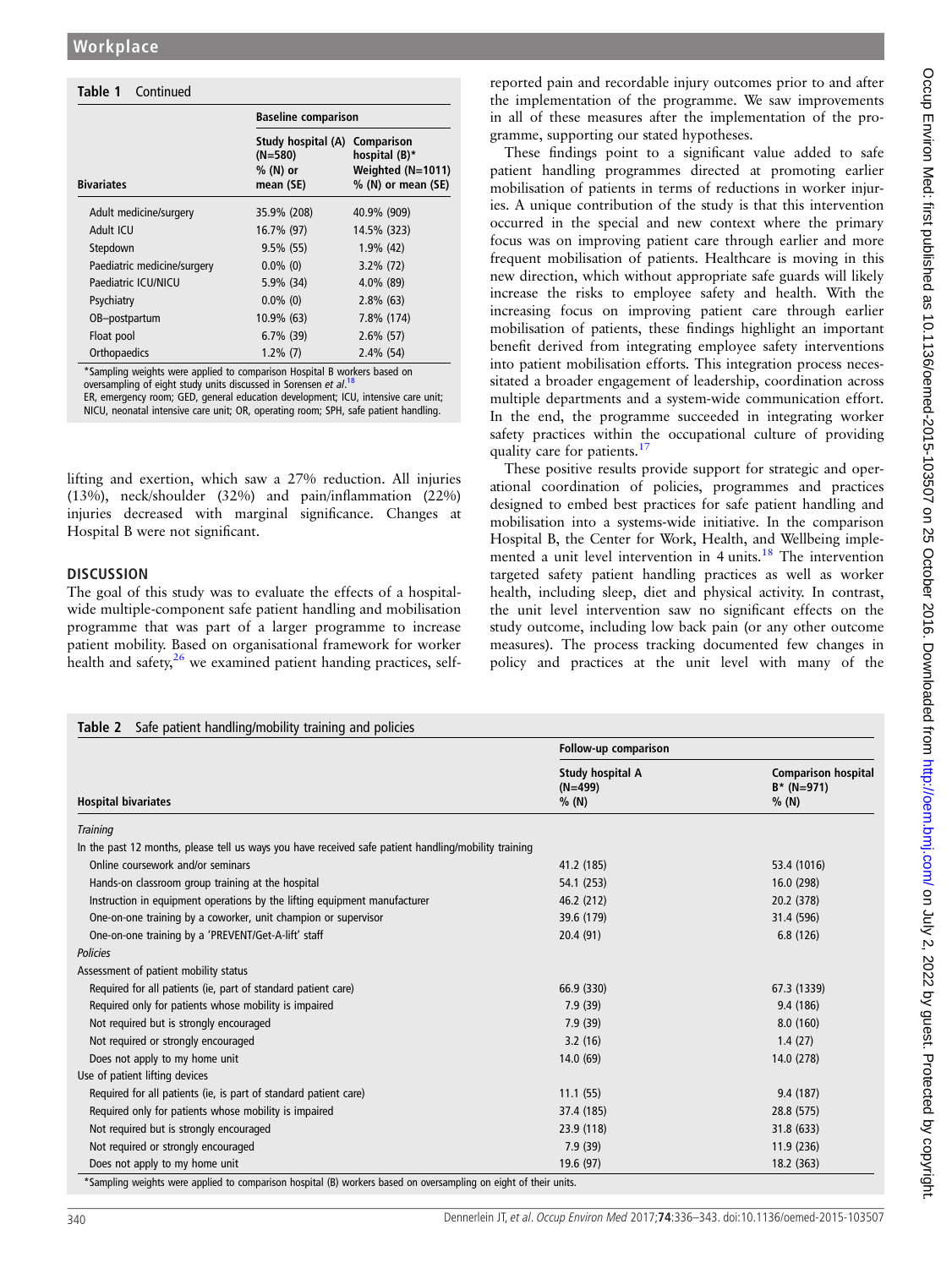<span id="page-5-0"></span>

|                                     | Baseline adjusted mean $(\pm SE)$ | Follow-up adjusted mean $(\pm 5E)$ | Adjusted mean difference (95% CI)* |
|-------------------------------------|-----------------------------------|------------------------------------|------------------------------------|
| Study hospital (A)                  |                                   |                                    |                                    |
| Safe Patient Handling (1-5)         | 2.24 $(\pm 0.04)$                 | $2.59 \ (\pm 0.05)$                | $0.35$ (0.27 to 0.43)              |
| Unsafe patient handling $(1-5)$     | $2.15 \ (\pm 0.03)$               | $2.04 \ (\pm 0.03)$                | $-0.11$ ( $-0.18$ to $-0.04$ )     |
| Patient repositioning (lifts/shift) | $12.13 \ (\pm 0.36)$              | 11.04 $(\pm 0.38)$                 | $-1.08$ ( $-1.81$ to $-0.35$ )     |
| Work-unit SPH norms                 | 3.38 $(\pm 0.03)$                 | 3.39 $(\pm 0.03)$                  | $0.01$ (-0.05 to 0.06)             |
| Self-efficacy to use SPH devices    | 3.51 $(\pm 0.05)$                 | 3.43 $(\pm 0.05)$                  | $-0.09$ ( $-0.19$ to 0.01)         |
| Safety practices                    | 3.55 $(\pm 0.03)$                 | 3.59 $(\pm 0.03)$                  | $0.04$ (-0.02 to 0.11)             |
| Ergonomics practices                | 3.04 $(\pm 0.04)$                 | 3.11 $(\pm 0.04)$                  | $0.08$ (0.00 to 0.15)              |
| Comparison hospital (B)             |                                   |                                    |                                    |
| Safe Patient Handling               | 2.43 $(\pm 0.03)$                 | 2.44 $(\pm 0.03)$                  | $0.00$ (-0.05 to 0.06)             |
| Unsafe patient handling             | $2.17 \ (\pm 0.02)$               | $2.19 \ (\pm 0.02)$                | $0.01$ (-0.03 to 0.06)             |
| Patient repositioning (lifts/shift) | 12.66 $(\pm 0.29)$                | 12.57 $(\pm 0.29)$                 | $-0.09$ ( $-0.58$ to 0.40)         |
| Work-unit SPH norms                 | 3.37 $(\pm 0.02)$                 | 3.37 $(\pm 0.02)$                  | $-0.00$ ( $-0.04$ to 0.04)         |
| Self-efficacy to use SPH devices    | 3.66 $(\pm 0.04)$                 | 3.58 $(\pm 0.04)$                  | $-0.08$ ( $-0.15$ to $-0.02$ )     |
| Safety practices                    | 3.90 $(\pm 0.02)$                 | 3.82 $(\pm 0.02)$                  | $-0.08$ ( $-0.13$ to $-0.03$ )     |
| Ergonomics practices                | 3.17 $(\pm 0.03)$                 | 3.14 $(\pm 0.03)$                  | $-0.03$ ( $-0.08$ to 0.02)         |

Mixed-model ANCOVA analysis was performed controlling for employee ID.

\*Italicised values indicate significant (p<0.05) differences between preprogramme and postprogramme.

ANCOVA, analysis of covariance; SPH, safe patient handling.

intervention activities competing with patient care priorities. The qualitative data identified a need for system-wide norms, polices and infrastructure supports that can be translated to the units. In addition, a key barriers to worker involvement in the intervention was competing patient care priorities.<sup>[17](#page-7-0)</sup>

A key and unique element of the programme was embedding the use of safe patient handling methods and tools into the plan of care for each patient aligning the programme's goals with the occupational culture of patient care.<sup>[17](#page-7-0)</sup> This integration was emphasised throughout the programme, including, for example, worker training and working with the information technology group. The worker training consisted of a combination of formats and tools with a focus on bedside mentoring to ensure that the mobility needs associated with a particular patient were addressed. The training emphasised the use of patient functional mobility assessment to identify mechanical devices in the patient mobilisation care plan and to communicate this assessment and the devices needed to others involved in a patient's care.<sup>[2](#page-7-0)</sup> This allowed a customised approach for the patients' needs that vary within and across hospital units. The team also worked with information technology to include mobilisation assessment, and patient treatment plans that required specific equipment in the

electronic medical records. Therefore, once a patient's needs were assessed and documented, other caregivers were given information on what to do to safely mobilise and treat a patient through these electronic medical records.

A necessary component of this programme's success was the hospital leadership's commitment. The upper and middle-level managers created the appropriate climate, supported workforce development and provided resources needed for all aspects of this comprehensive programme.<sup>27</sup> <sup>28</sup> One example was providing workers with the time and support to be off their unit during work time to participate in training.<sup>[29](#page-7-0)</sup> In addition, the management commitment provided the resources to invest in mechanical lifts and slings throughout the hospital, a necessary component of such programmes. $30$  These mechanical lifts are essential in reducing the physical load on the spine.<sup>13</sup> <sup>14</sup> <sup>31</sup>

This programme supports the idea that activities and responsibilities for protecting workers health and safety as well as patient must be shared and integrated over all aspects of the organisation.[32](#page-7-0) The programme focused on creating a crossorganisational infrastructure to share these activities. For example, the programme staff recruited support from the linen services to integrate management of slings into their procedures.

|                                | Baseline adjusted $% (\pm SE)$ | Follow-up adjusted % $(\pm SE)$ | Adjusted OR (95% CI)  |
|--------------------------------|--------------------------------|---------------------------------|-----------------------|
| Study hospital (A)             |                                |                                 |                       |
| Any pain                       | $80.42\%$ ( $\pm$ 1.79)        | 76.43% (±2.08)                  | 0.79 (0.58 to 1.07)   |
| Low back pain                  | 55.21% $(\pm 2.33)$            | 49.99% $(\pm 2.52)$             | $0.81$ (0.63 to 1.04) |
| Shoulder/neck pain             | 43.04% $(\pm 2.29)$            | 40.56% $(\pm 2.45)$             | 0.90 (0.70 to 1.16)   |
| Work interference              | 29.64% (±2.07)                 | $27.92\%$ (±2.21)               | 0.92 (0.70 to 1.21)   |
| Moderate pain severity $>3$    | 44.84% $(\pm 2.40)$            | $43.74\%$ ( $\pm 2.55$ )        | 0.96 (0.74 to 1.24)   |
| <b>Comparison hospital (B)</b> |                                |                                 |                       |
| Any pain                       | 78.86% (±1.42)                 | $77.24\%$ ( $\pm$ 1.49)         | 0.91 (0.74 to 1.11)   |
| Low back pain                  | 53.66% $(\pm 1.70)$            | 53.35% $(\pm 1.78)$             | 0.99 (0.84 to 1.16)   |
| Shoulder/neck pain             | 42.43% $(\pm 1.70)$            | 40.26% $(\pm 1.75)$             | 0.91 (0.77 to 1.08)   |
| Work interference              | $26.32\%$ ( $\pm$ 1.54)        | $25.56\%$ (±1.60)               | 0.96 (0.79 to 1.16)   |
| Moderate pain severity $>3$    | 40.61% $(\pm 1.70)$            | $42.11\%$ ( $\pm$ 1.76)         | 1.06 (0.91 to 1.25)   |

Mixed-model analysis of covariance (ANCOVA) analysis was performed controlling for employee ID.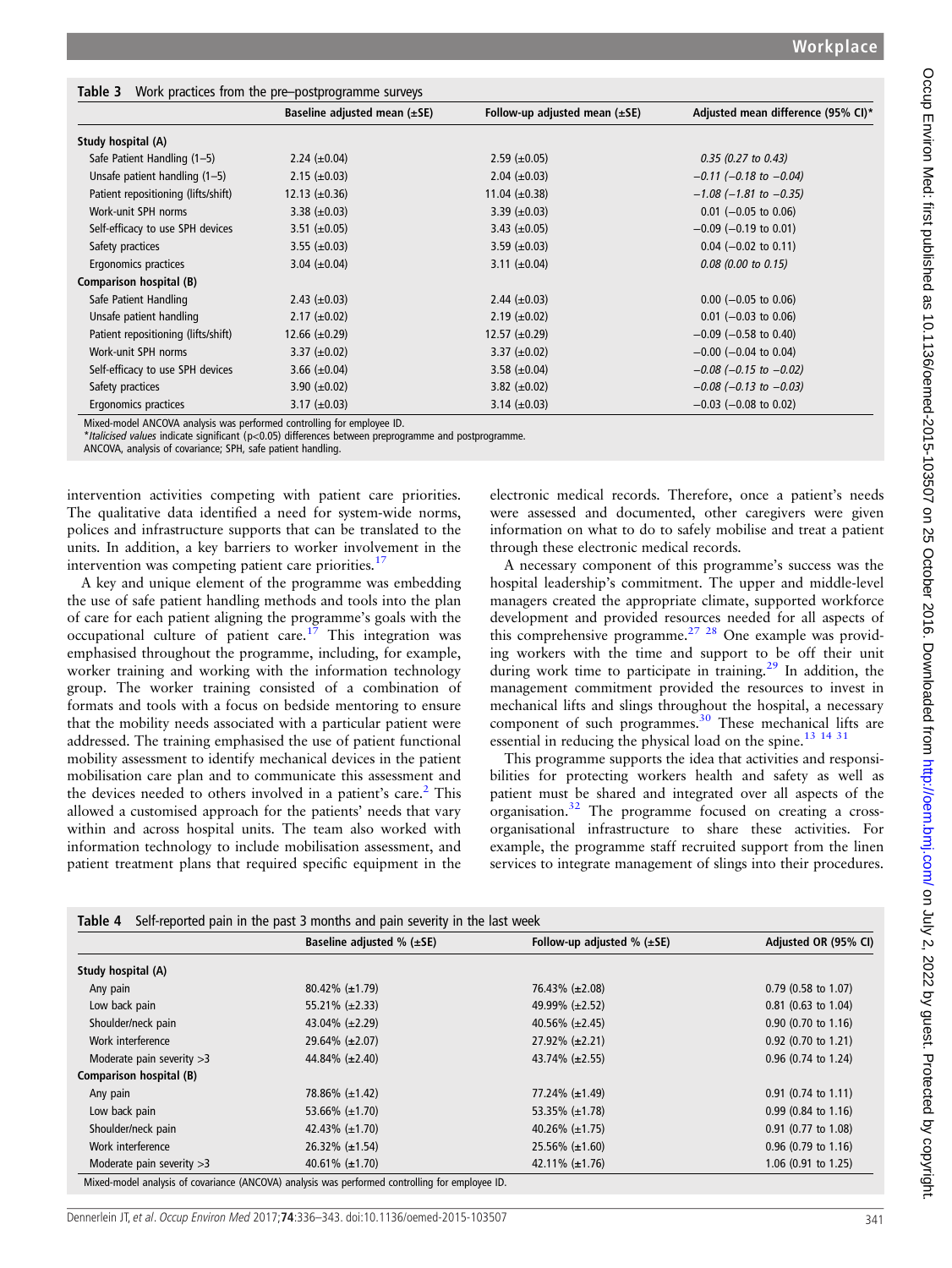<span id="page-6-0"></span>

|  | Table 5 Recordable injury rates for the patient care units |  |  |  |  |  |  |  |
|--|------------------------------------------------------------|--|--|--|--|--|--|--|
|--|------------------------------------------------------------|--|--|--|--|--|--|--|

| Study hospital (A)         |              | 12 months preprogramme $(n=2149)$ |              |              | 12 months postprogramme (n=2131) |              |             |                  |
|----------------------------|--------------|-----------------------------------|--------------|--------------|----------------------------------|--------------|-------------|------------------|
| Injury category            | Injury count | Rate/100 FTEs                     | 95% CI       | Injury count | Rate/100 FTEs                    | 95% CI       | Rate ratio* | 95% CI           |
| All injuries               | 448          | 20.8                              | 19.0 to 22.9 | 388          | 18.2                             | 16.5 to 20.1 | 0.873       | 0.76 to 1.00     |
| Lost days                  |              |                                   |              |              |                                  |              |             |                  |
| Days away injuries         | 306          | 14.2                              | 12.7 to 15.9 | 261          | 12.3                             | 10.9 to 13.8 | 0.860       | 0.73 to 1.01     |
| No days away injuries      | 142          | 6.6                               | 5.6 to 7.8   | 127          | 6.0                              | 5.0 to 7.1   | 0.902       | 0.71 to 1.15     |
| Body part                  |              |                                   |              |              |                                  |              |             |                  |
| <b>Back</b>                | 121          | 5.6                               | 4.7 to 6.7   | 95           | 4.5                              | 3.7 to 5.5   | 0.792       | 0.61 to 1.04     |
| Neck/shoulder              | 64           | 3.0                               | 2.3 to 3.8   | 43           | 2.0                              | 1.5 to 2.7   | 0.678       | 0.46 to 1.00     |
| Cause of injury            |              |                                   |              |              |                                  |              |             |                  |
| Lift/exertion injuries     | 239          | 11.1                              | 9.8 to 12.6  | 174          | 8.2                              | 7.0 to 9.5   | 0.734       | 0.60 to 0.89     |
| Nature of injury           |              |                                   |              |              |                                  |              |             |                  |
| Pain/inflammation injuries | 153          | 7.1                               | 6.1 to 8.3   | 119          | 5.6                              | 4.7 to 6.7   | 0.784       | $0.62$ to $1.00$ |
| Contusion/bruise injuries  | 71           | 3.3                               | 2.6 to 4.1   | 62           | 2.9                              | 2.3 to 3.7   | 0.881       | 0.63 to 1.24     |
| Sprain/strain injuries     | 106          | 4.9                               | 4.1 to 6.0   | 86           | 4.0                              | 3.3 to 5.0   | 0.818       | 0.62 to 1.09     |

| Comparison hospital (B)    |              | 12 months preprogramme (N=2348) |              |              | 12 months post-programme (n=2414) |              |            |              |
|----------------------------|--------------|---------------------------------|--------------|--------------|-----------------------------------|--------------|------------|--------------|
| Injury category            | Injury count | Rate per 100 FTEs               | 95% CI       | Injury count | Rate per 100 FTEs                 | 95% CI       | Rate ratio | 95% CI       |
| All injuries               | 197          | 8.39                            | 7.30 to 9.65 | 180          | 7.46                              | 6.44 to 8.63 | 0.889      | 0.73 to 1.09 |
| Lost days                  |              |                                 |              |              |                                   |              |            |              |
| Days away injuries         | 70           | 2.98                            | 2.36 to 3.77 | 57           | 2.36                              | 1.82 to 3.06 | 0.792      | 0.56 to 1.12 |
| No days away injuries      | 127          | 5.41                            | 4.55 to 6.44 | 123          | 5.10                              | 4.27 to 6.08 | 0.942      | 0.74 to 1.21 |
| Body part                  |              |                                 |              |              |                                   |              |            |              |
| <b>Back</b>                | 33           | 1.41                            | 1.00 to 1.98 | 30           | 1.24                              | 0.87 to 1.78 | 0.884      | 0.54 to 1.45 |
| Neck/shoulder              | 15           | 0.64                            | 0.39 to 1.06 | 11           | 0.46                              | 0.25 to 0.82 | 0.713      | 0.33 to 1.55 |
| Cause of injury            |              |                                 |              |              |                                   |              |            |              |
| Lift/exertion injuries     | 56           | 2.39                            | 1.84 to 3.10 | 48           | 1.99                              | 1.50 to 2.64 | 0.834      | 0.57 to 1.23 |
| Nature of injury           |              |                                 |              |              |                                   |              |            |              |
| Pain/inflammation injuries | 42           | 1.79                            | 1.32 to 2.42 | 29           | 1.20                              | 0.83 to 1.73 | 0.672      | 0.42 to 1.08 |
| Contusion/bruise injuries  | 19           | 0.81                            | 0.52 to 1.27 | 17           | 0.70                              | 0.44 to 1.13 | 0.870      | 0.45 to 1.67 |
| Sprain/strain injuries     | 25           | 1.06                            | 0.72 to 1.58 | 28           | 1.16                              | 0.80 to 1.68 | 1.089      | 0.64 to 1.87 |

talicised values indicate significant ( $p<0.05$ ) differences between preprogramme and postprogramme

Through proactive sling inventory management, this service unit ensured slings were always available to workers on the patient units.

The worker survey and integrated injury and payroll administrative database established by the Center for Work, Health and Wellbeing in collaboration with Partners HealthCare provided a unique opportunity to evaluate this programme in more depth than would have been possible otherwise. The concurrent comparison to the reference hospital suggests that changes observed in the survey data and perhaps the administrative data in Hospital A were a result of the programme and not due to a testing effect or historical trend. While baseline injury rates were quite a bit different between the two hospitals, self-reported pain levels were similar, which may indi-cate different pathways for reporting in the two hospitals.<sup>[33](#page-7-0)</sup> Furthermore, the differences in the change in the injury rates between the two hospitals followed similar differences in the changes observed in self-reported pain. Moreover, despite the differences between the two hospitals, the populations studied were from the same types of units and the self-reported measures of work practices and pain outcomes were very similar at baseline ([table 1\)](#page-3-0).

These findings have to be considered within the context of the study. The programme did not address all types of musculoskeletal disorders and we did not observe a reduction in other types of injuries. There are many other injury hazards within

patient care units that can contribute to work-related injuries that may need other types of interventions;  $15 \frac{34}{15}$  however, we did not see an increase in injuries and pain in these other areas, suggesting the programme did not shift the injuries to other regions of the body. Our patient handing practice outcomes were self-reported; however, there was a large increase in the use of slings, indicating that through the programme evaluation, there was a corresponding change in the demand for and use of slings associated with the use of mechanical lifts. This supports the concept that the changes observed in the self-reported patient handling practices scales reflect true changes in work practices. These safe practices measures are similar to the com-pliance measures of Fray and Hignett.<sup>[35](#page-7-0)</sup>

The levels of self-reported pain were high, yet, similar to levels we have observed in these hospitals in prior studies.<sup>7</sup> <sup>36</sup> <sup>37</sup> Similarly, while the changes in pain outcomes were nonsignificant; the observed trends were similar to the trends in the administrative databases.<sup>[7 36 37](#page-7-0)</sup> Furthermore, this study focused on nurses and patient care assistants assigned to specific inpatient care units. There are many other workers within the hospital that interact with patient mobility, including physical and occupational therapist.

In conclusion, we saw that the systems approach of a multicomponent safe patient handling and mobilisation programme administered across hospital organisations with strong leadership commitment and support can have positive effects on